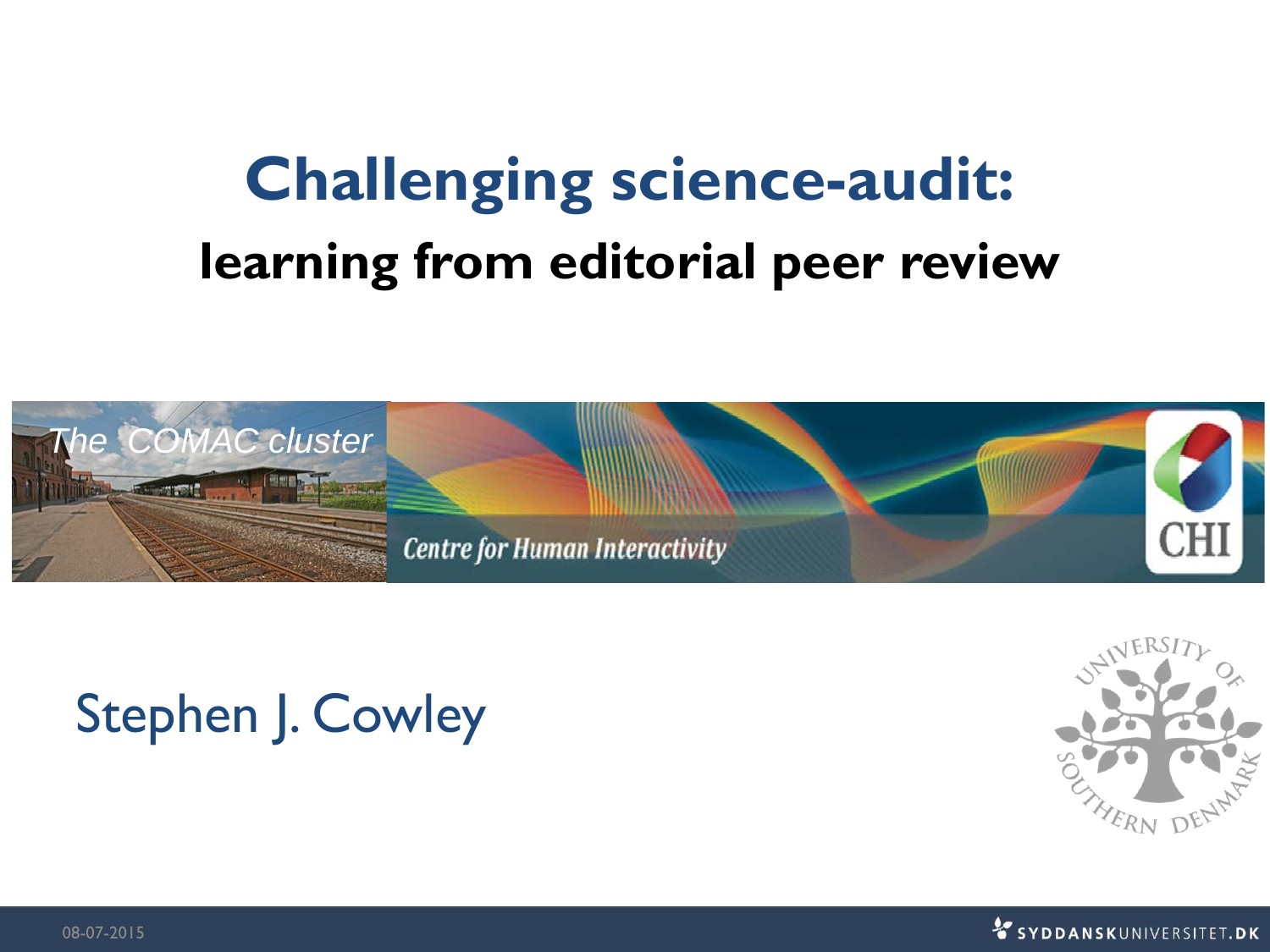# **The great escape from the nervous system (Donald, 1991)**

Theoretic culture and thinking are extended by customs, writing & institutions (e.g. law, religion, science, education). Like agriculture, science and cognition are extended processes.

Idem 'dispositifs' (Foucault, 1977) –heterogeneous complexes transform observing, chronicling, bookkeeping etc; they shape genre-based practices such as law, philosophy, and peer review.

How do complexes shape individual, group and collective 'thinking'?

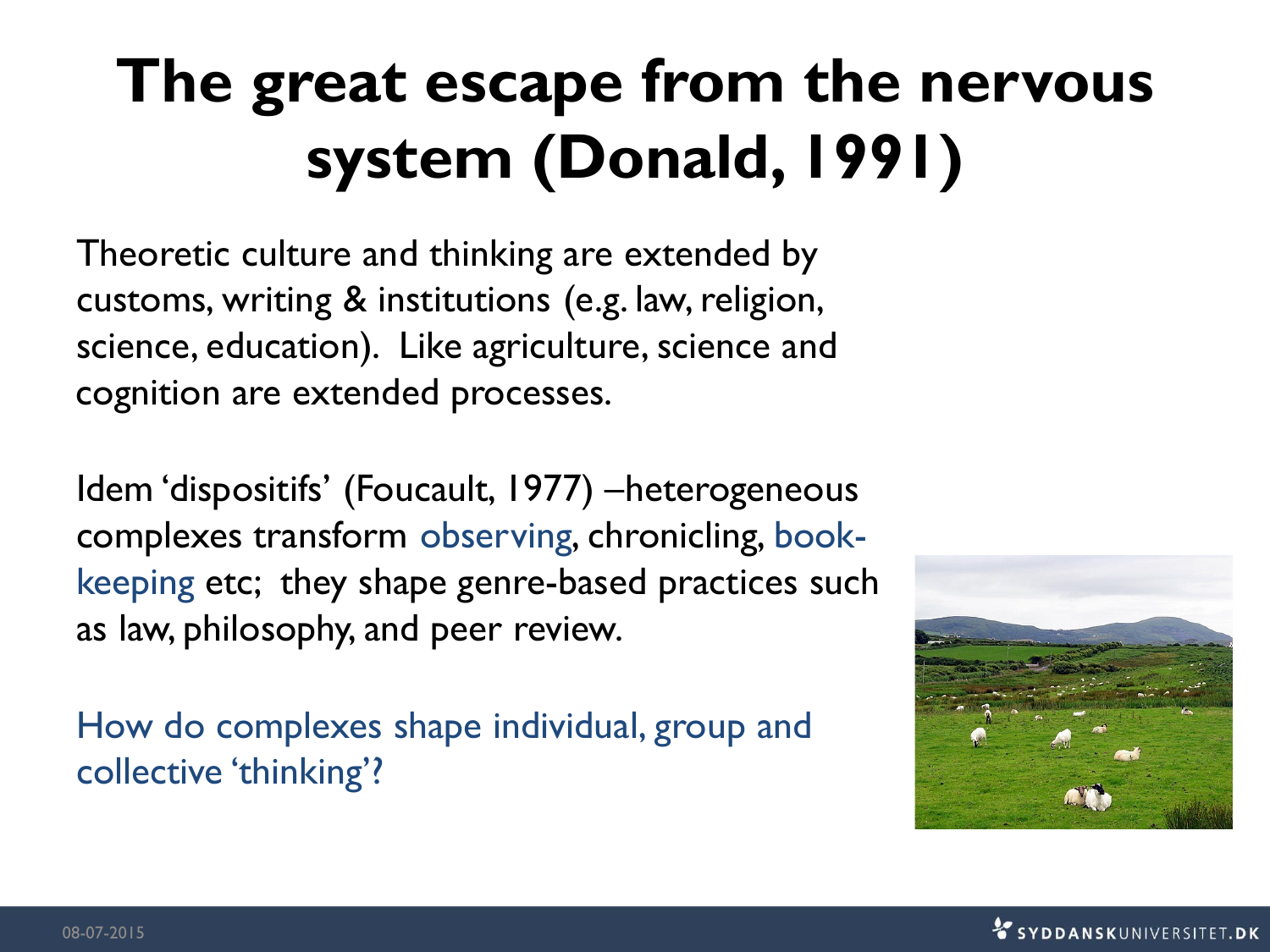# **In C20 century accounting**

Entered a complex with accountability , transparency and modernizing… It is "perhaps the most powerful system of representation in social and economic life today." (Miller & Power, 2013: 557-558)

The peer review *complex* is a kind of 'accounting'. Indeed. But, since 1989, both the idea and the object of accounting have been increasingly bound to control and self-regulation.

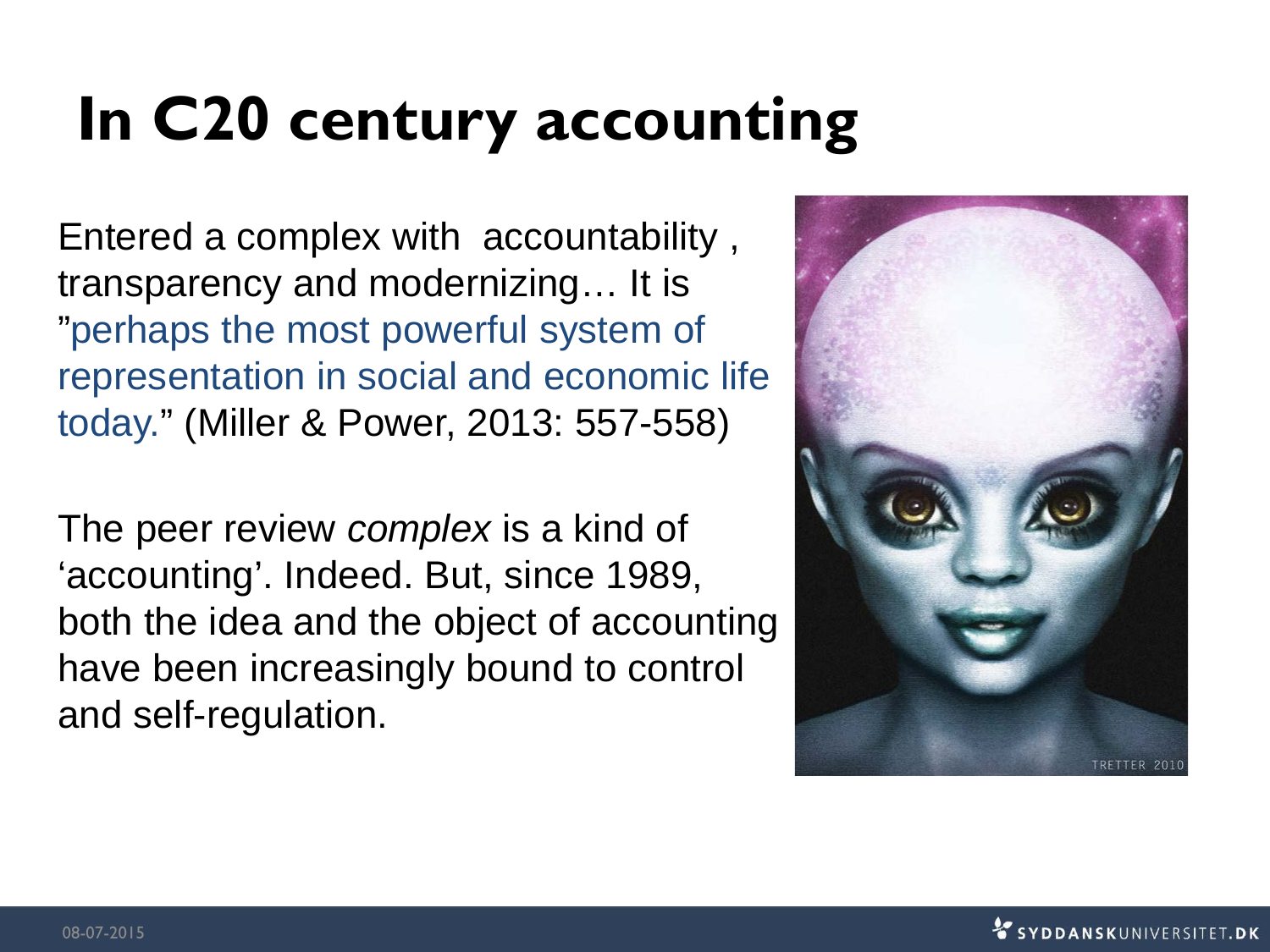# **Focusing the lens: audit**

If combined with economizing, accounting can be narrowed to audit (and risk –possible results).

Societies use audits to represent, and intervene. As audit fails and changes, it drives (a) territorialization; (b) mediatization; (c) adjudication; (d) subjectivisation (Miller & Power, 2013).

Auditees self monior and, in some places, acdemics find themselves in auditand (Murphie, 2014).



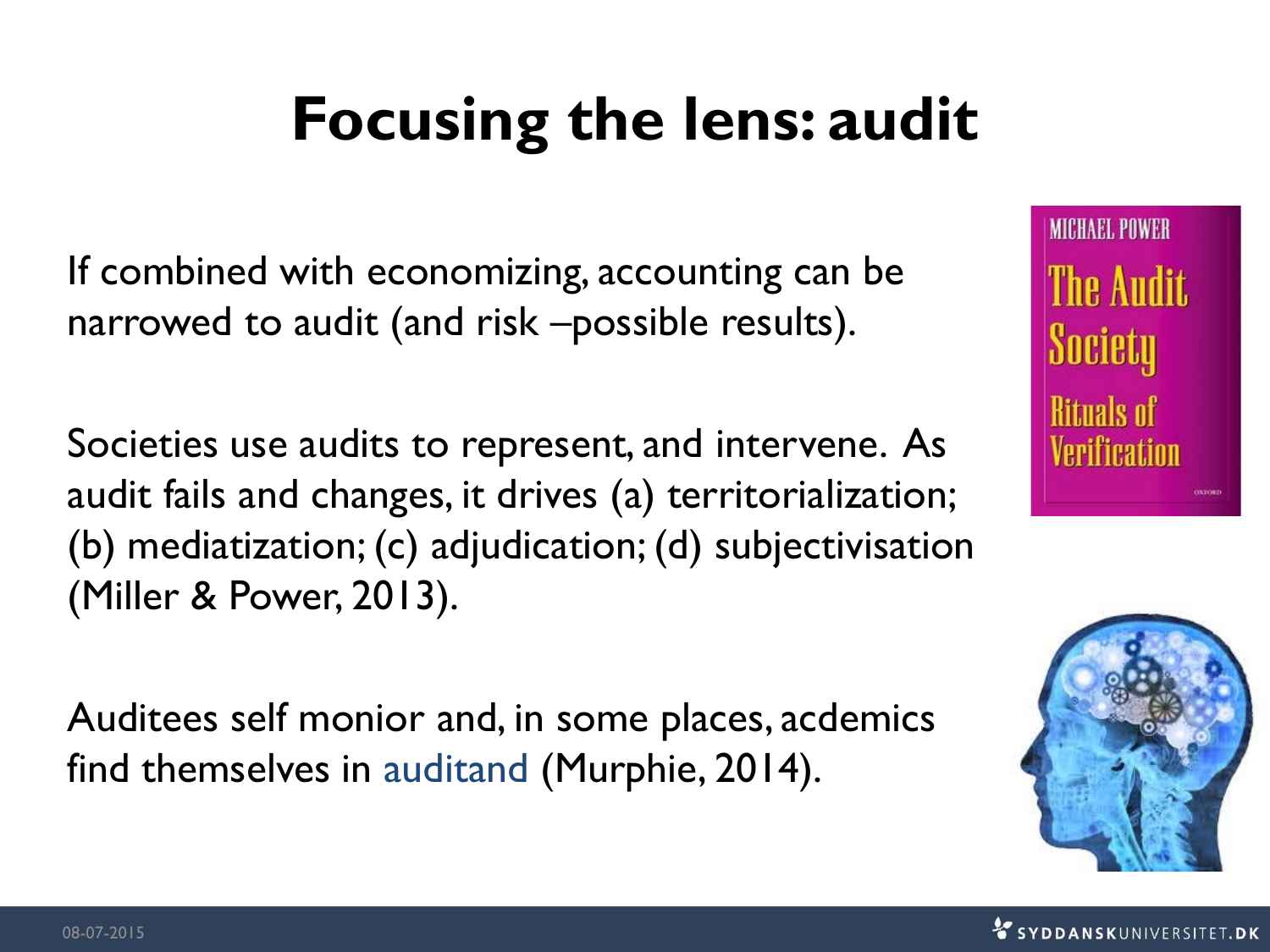## **As in stasiland**

Audit arises from mistrust and demand trusts. Auditees play safe by making trails (track records).

They focus on performance –not just at work, but also outside (e.g in the gym, Facebook…).

Audits create micro-feudal entities (subjectivisation drives alienation).

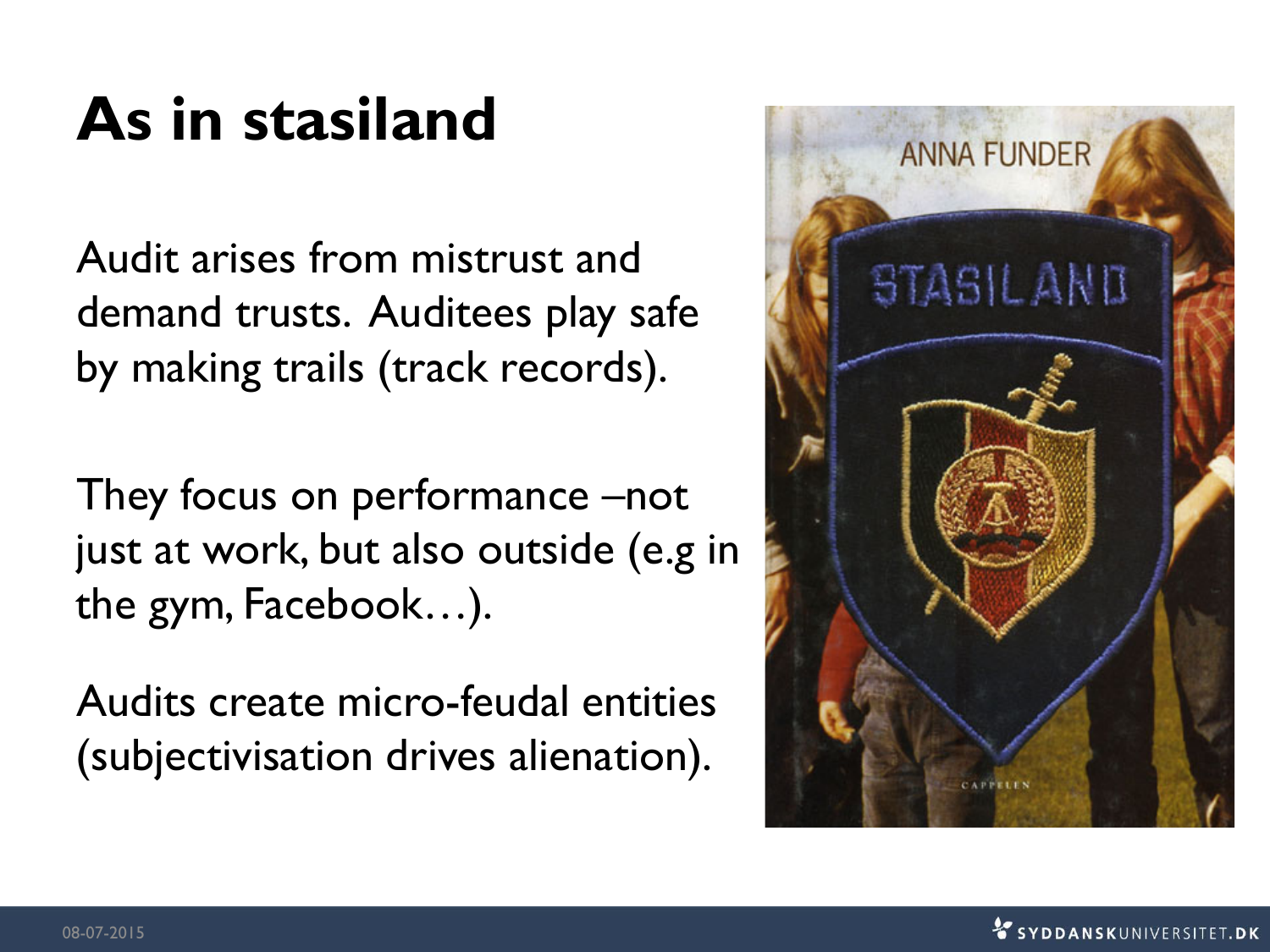## **Overview**

- Science and accounting (scientists as auditees).
- Editorial peer review (what we know and need to say loudly; what we don't know).
- Cognition-in-the-ecology
	- *Why peer review* matters; what we need to find out; and what we have to tell.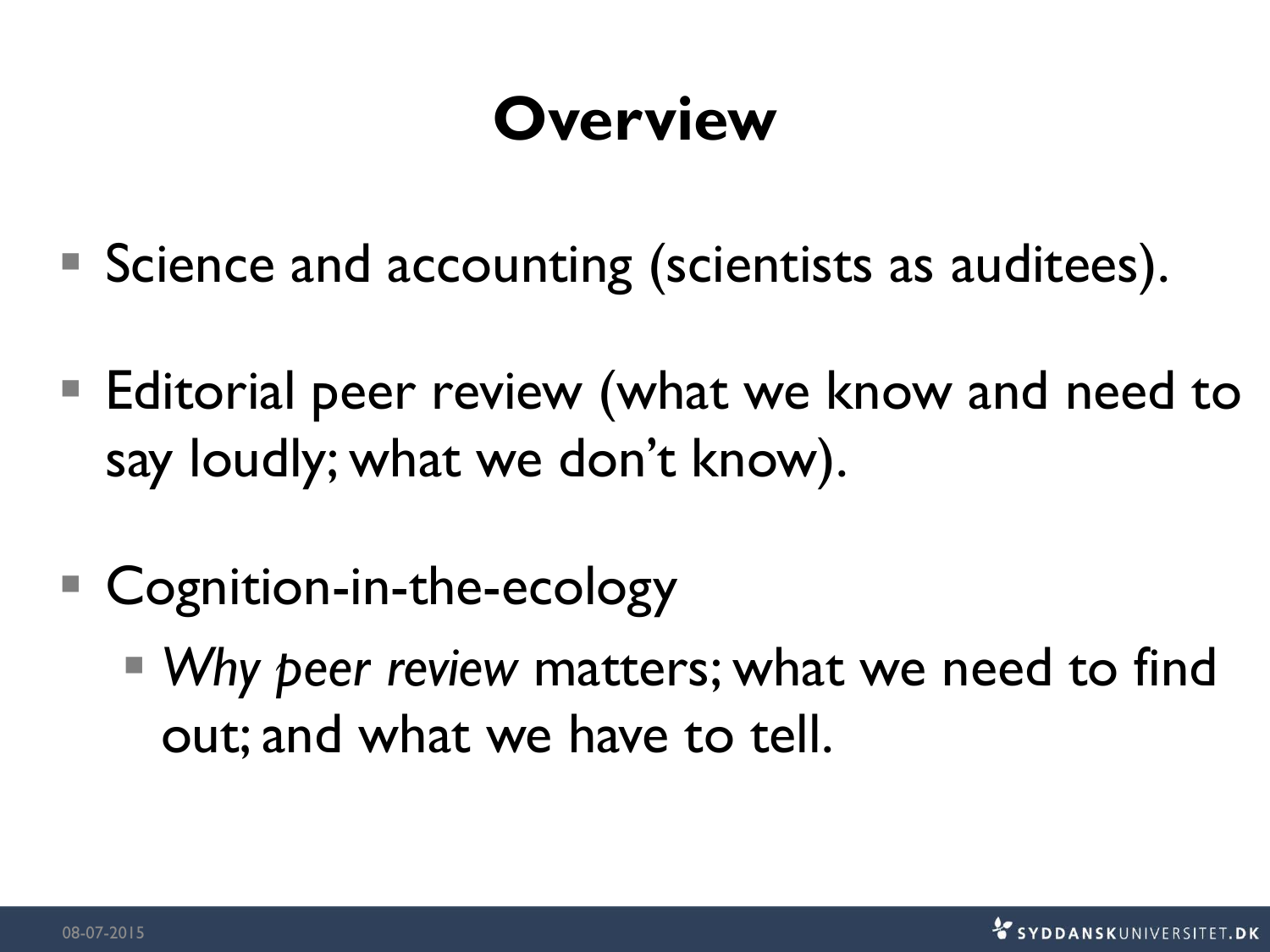# **Mixed emotions**

New practices may undermine scholarship, real science, teaching.

Performance (and impact) reduces to measures of an entity's output (e.g. a person, institution).

It relies on input-output models (a cognitivist view of man –or woman).







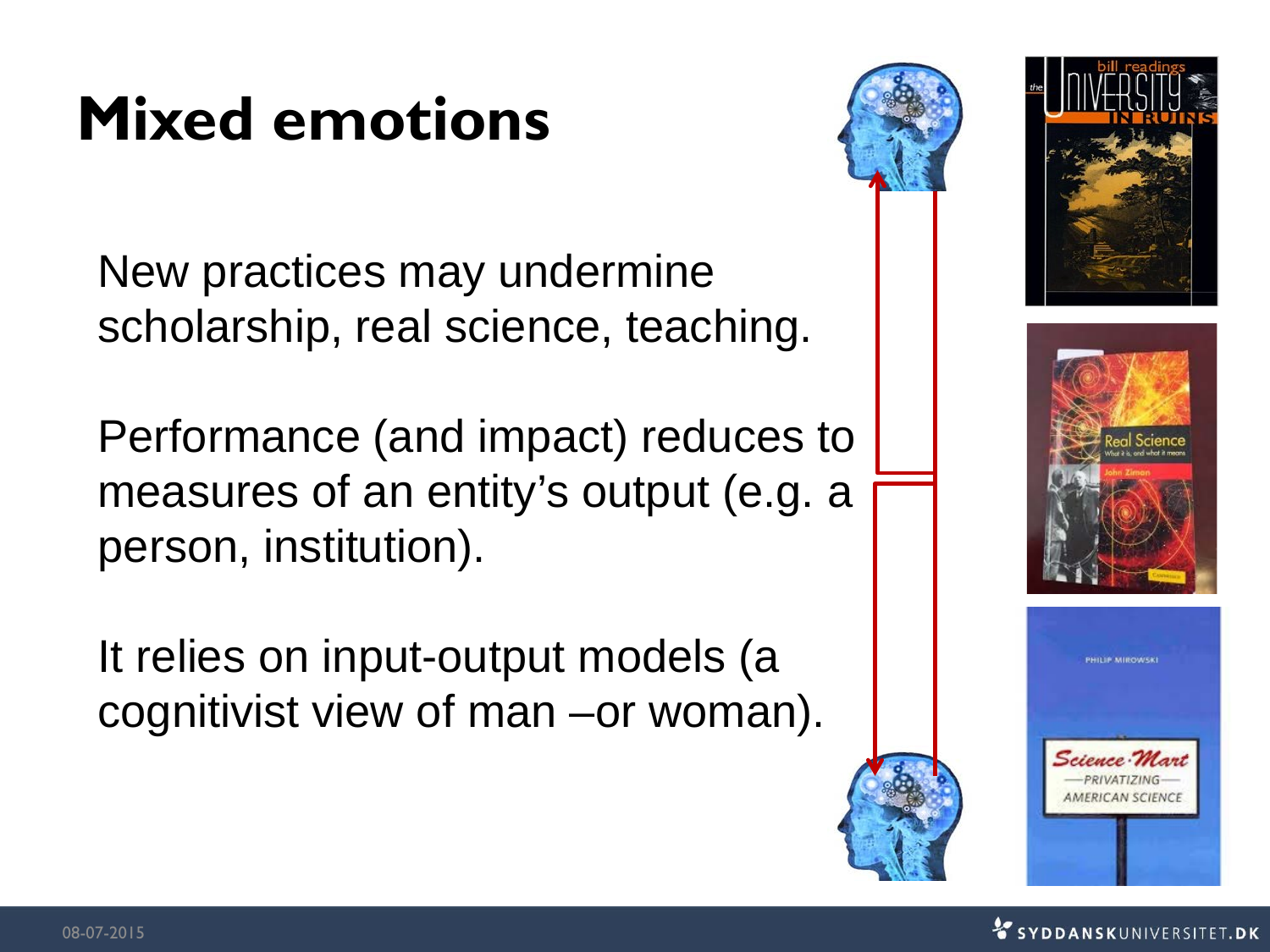## **We are all auditees**

As students of peer-review, we know an awful lot of uncomfortable truths.

PR was framed as a 'normative social process' that was'institutionalised' after the second world war. It is (or resembles) 'quality control'

PR underpins to the economization of universities, research, society and use of performance indicators; it matters to each auditee (and each academic).

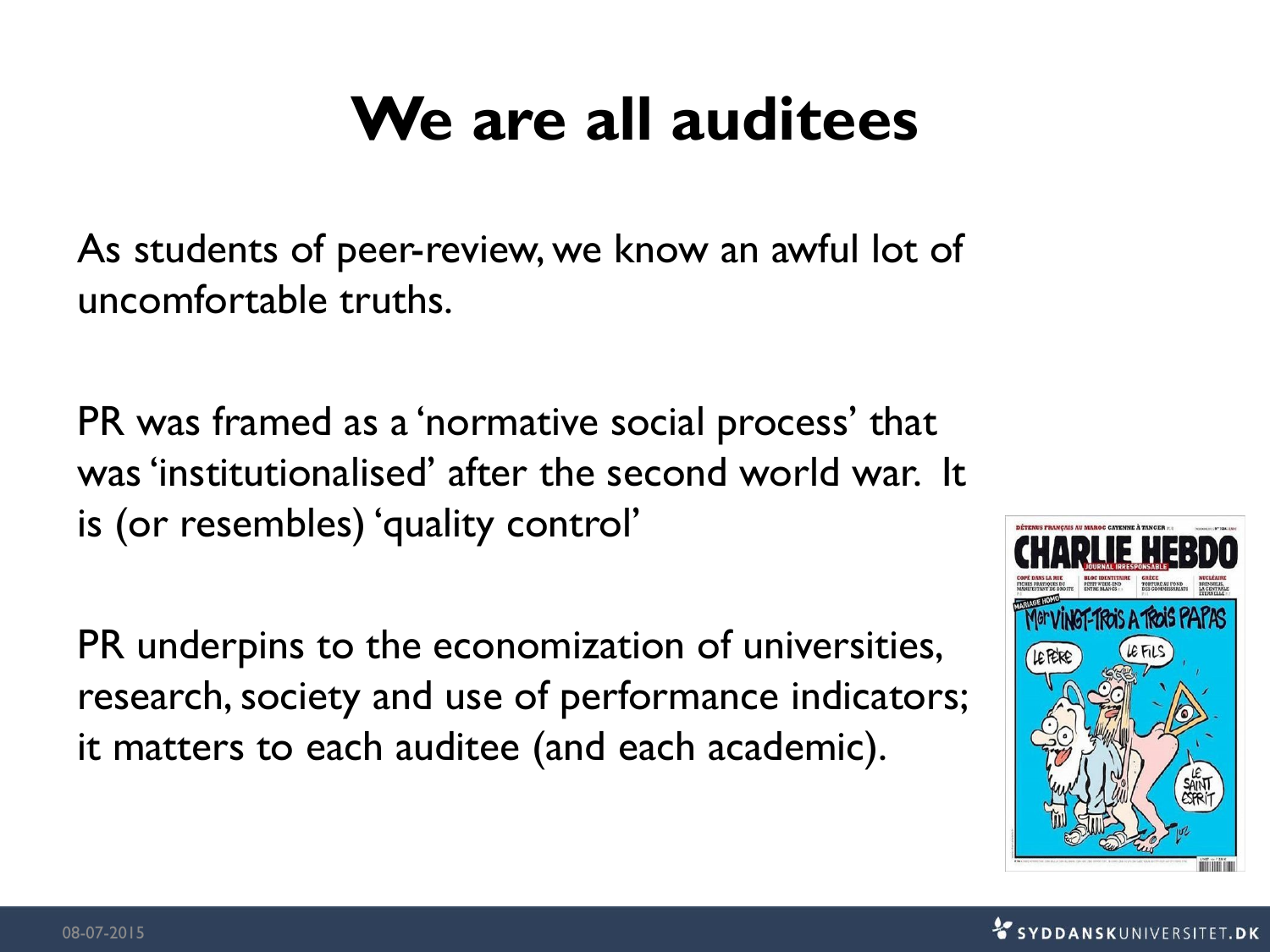### **An input-output process**

A manuscript is input to a complex; it is reviewed and, after a process, it is published or rejected.

As output, it can be evaluated –e.g. through citations, media interest, journal impact factor (or even by reading!) etc.

The process, we are told, is normative and uses CUDOS (i.e. as/like quality control).

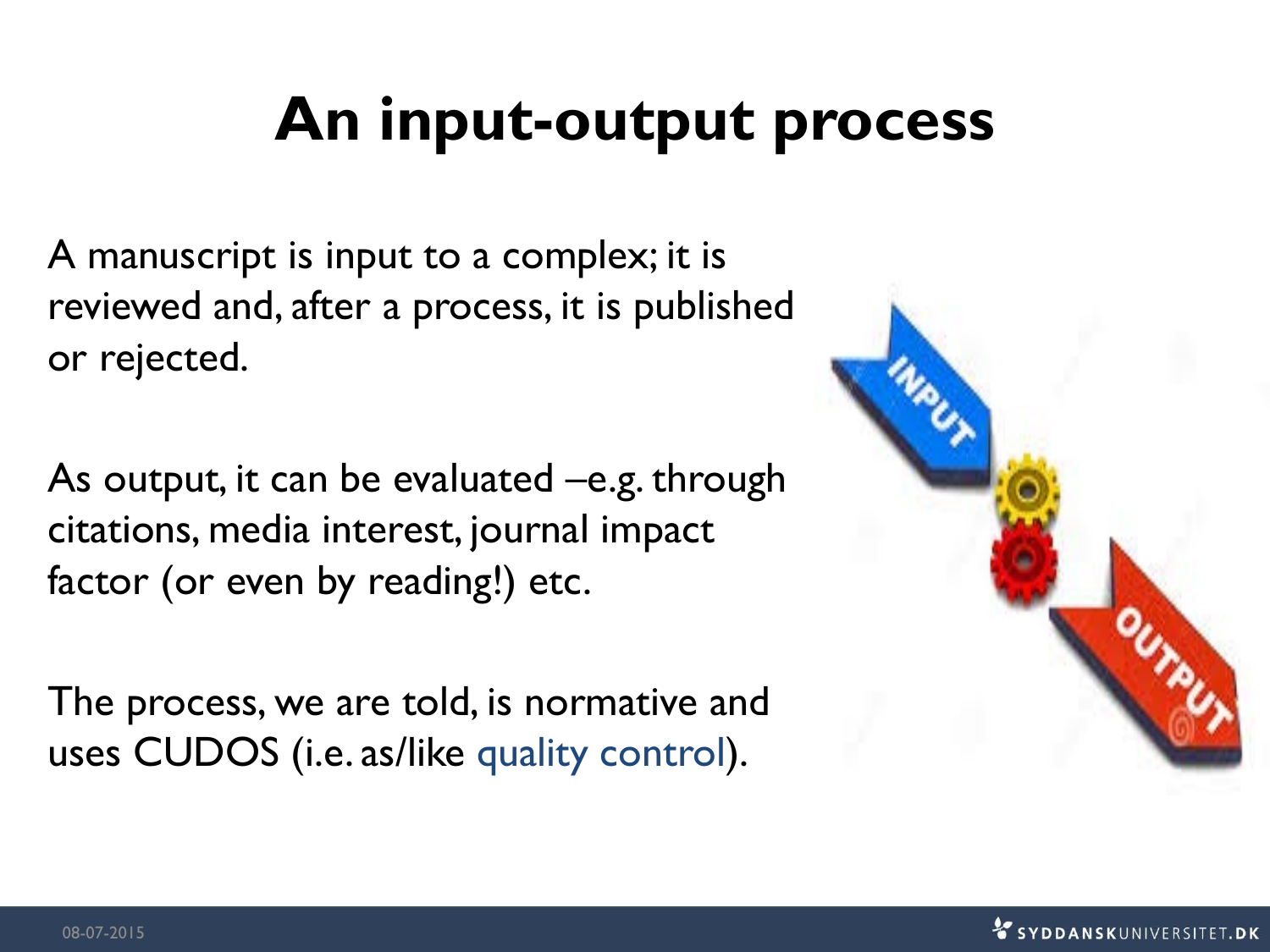# **Over and over and over again**

Research shows peer-review to be unreliable, biased and, in relation to impact, lacking predictive validity (Bornmann, 2011; Cowley, in prep).

"Investigating fraud is hard work, and it is easier for journal editors to ignore the problem and perpetuate the myth that peer review of trial reports ensures their scientific quality (Roberts, 2015) "

There is little or no evidence of CUDOS.

**As quality control, peer-review fails.** 

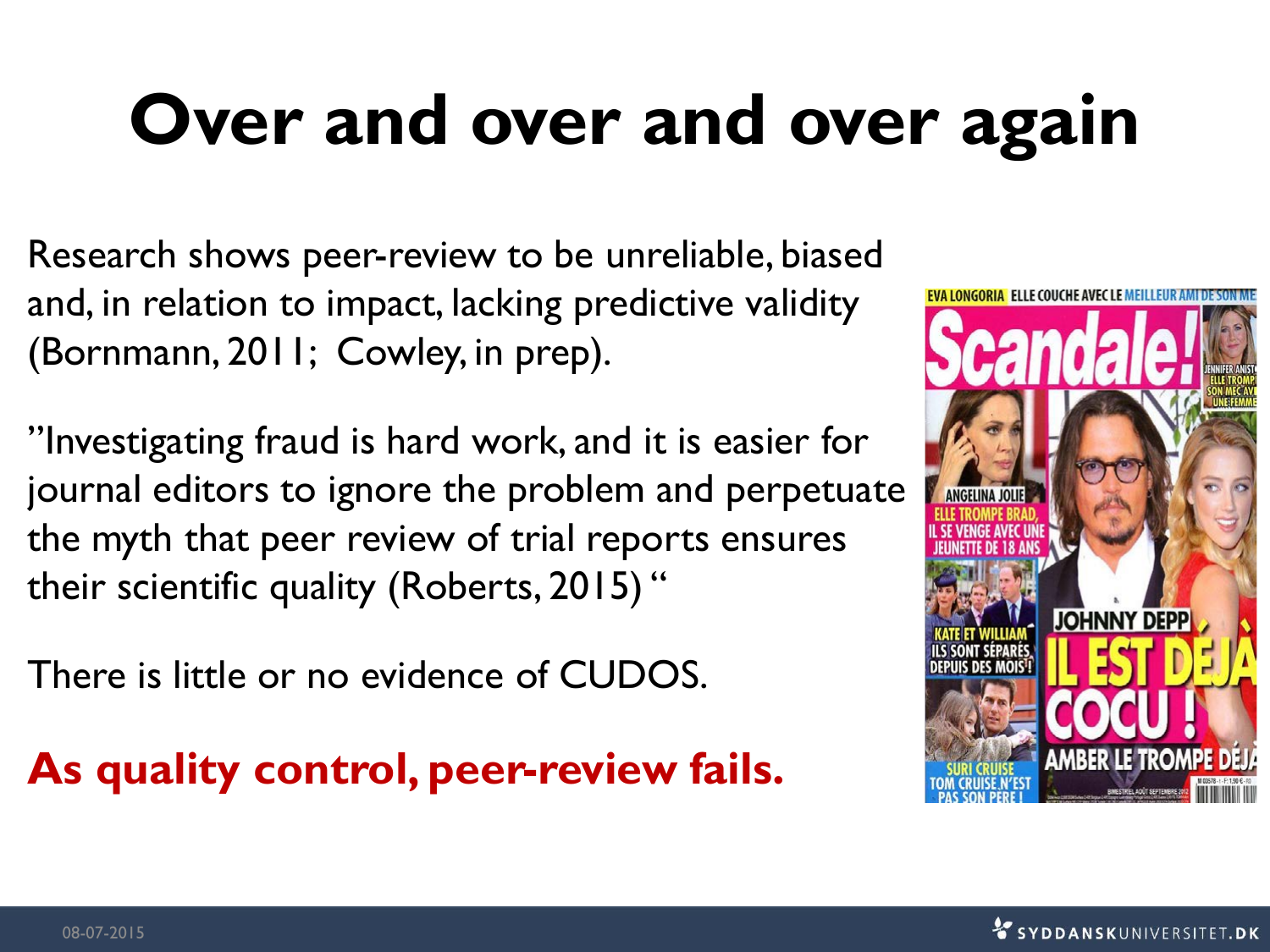# **So why the assumptions?**



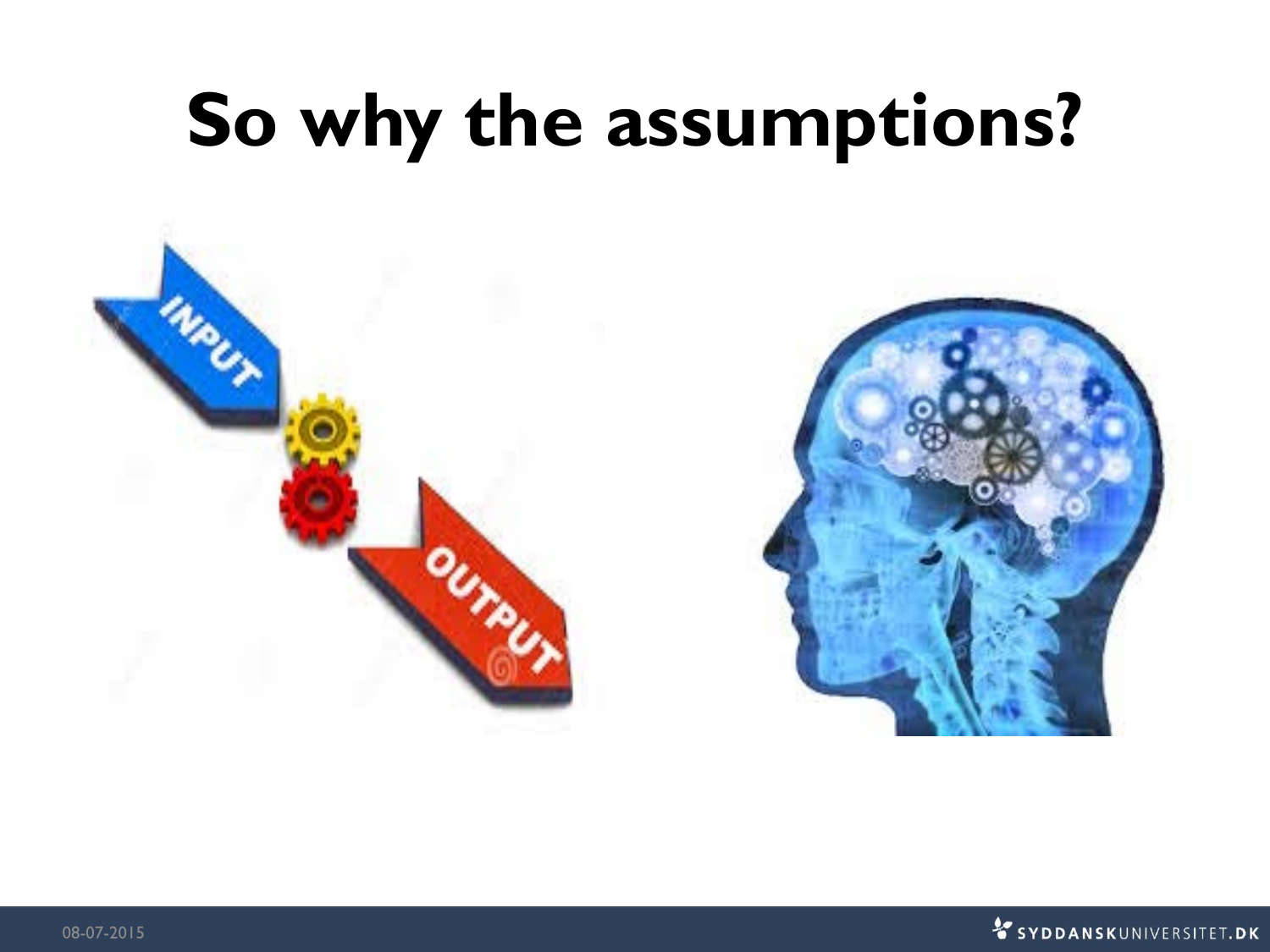### **There are other frames**



As a technology in a changing cultural ecosystem PR enacts what Gaudet (2014) calls structural relations. These alter symbolisations (line in red) that, for members of the ecosystem define a field's 'content' (i.e. questions, facts – and how these can be framed).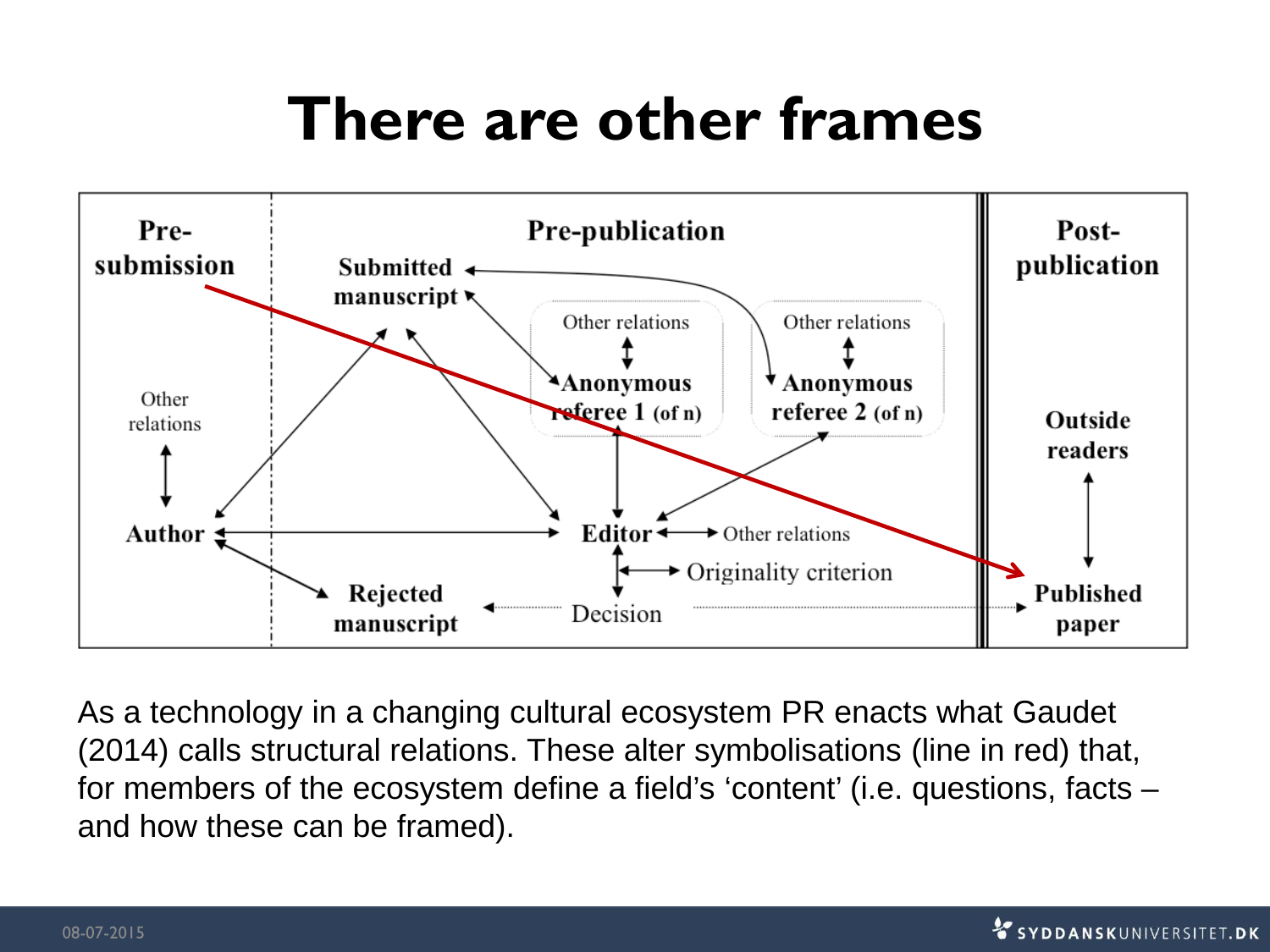### **Remember that PR** *is* **accounting.**

Just as in the middle ages and in the enlightenment, review is accounting. We comment on observations, data-sets, datamanipulations and results.

PR is part of science. It uses symbolisations to bind individual, group and collective thinking in a complex adaptive system. It is not reducible to audit –it is not quality control.

If science and peer review stress content, its accounting can be used to challenge economisation and audit-science.

.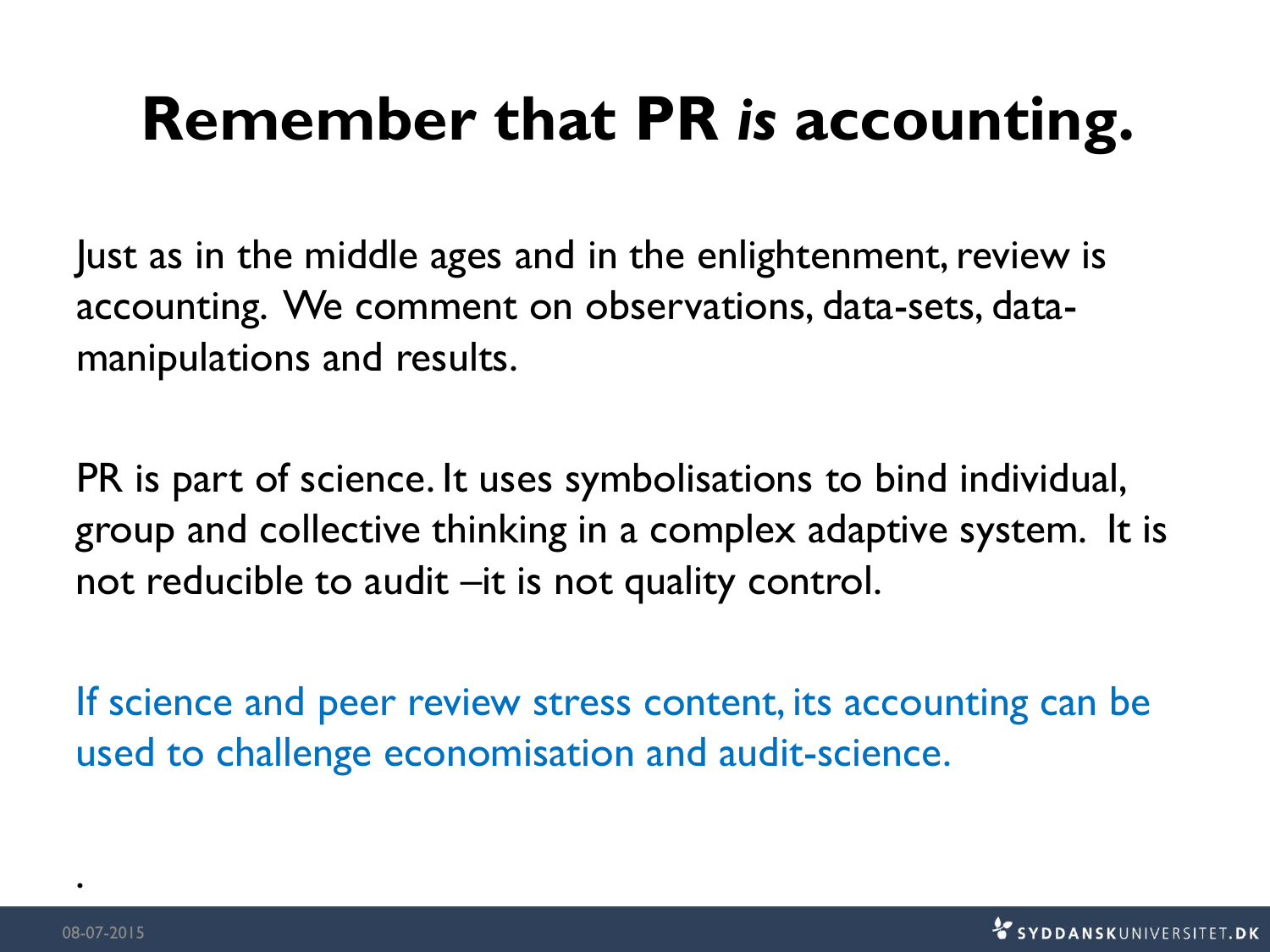## **A research gulf**

PR affects living beings–and beliefs and expectations (the Achilles heel of economics).

We can ask how PR helps people change symbolisations: We can pursue PR's effects on individuals, groups & collective decision making.

Auditland is part of democracy: once we see, we can challenge (or embrace) the economization of science (and the academy).

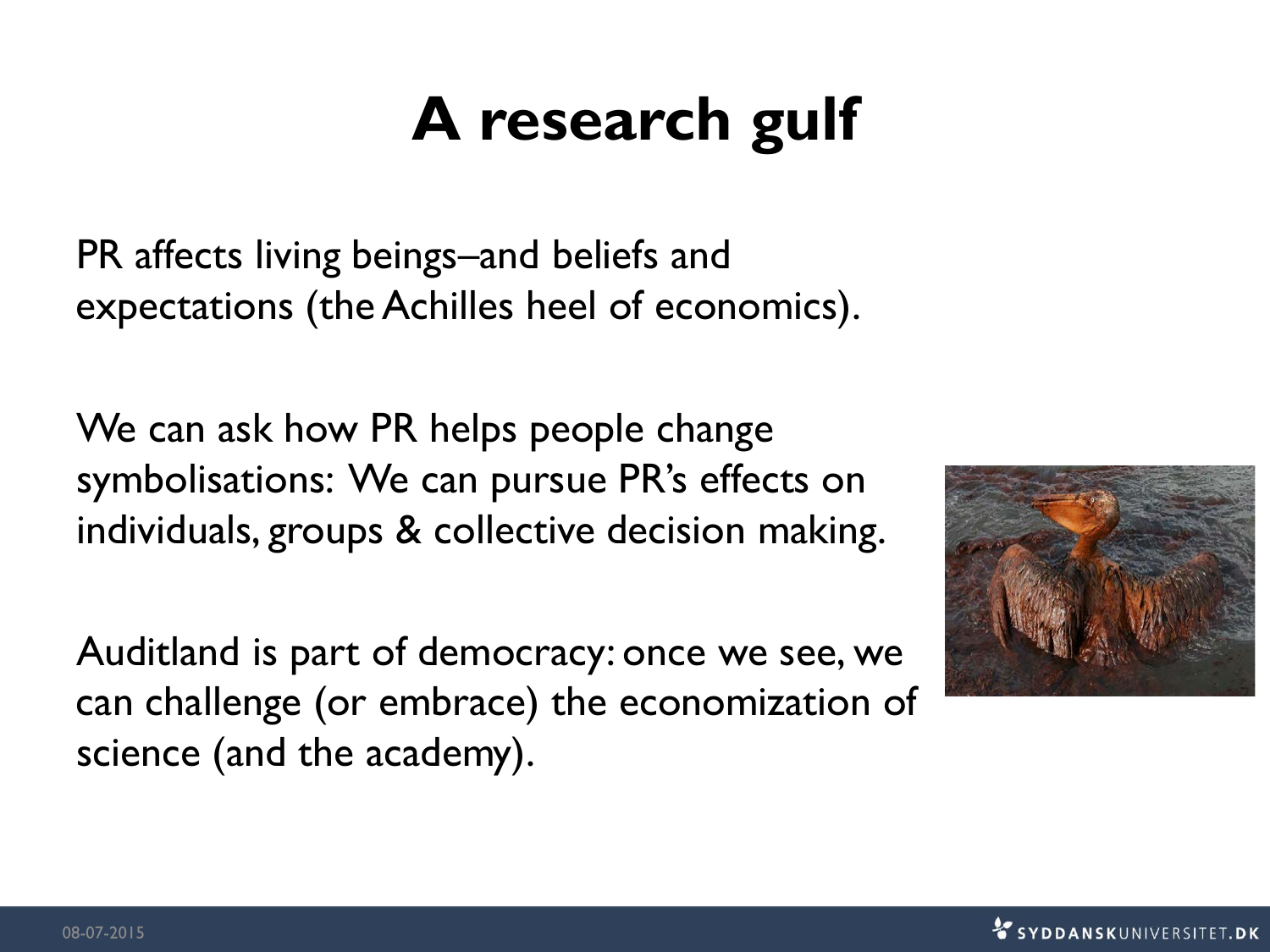## **Hypotheses**

H1: The values of PR and editing change. (c.f. territorialisation, mediation, adjudication and subjectivisation).

H2: Good journals (as judged by peers) will encourage different review practices (and authors) from those used in high-impact journals (also scientific problem finding & (inter)disciplinary work).

H3: If comparably resourced, institutions and research groups based on audit science will generate content unlike that of (shall we say) 'real research'.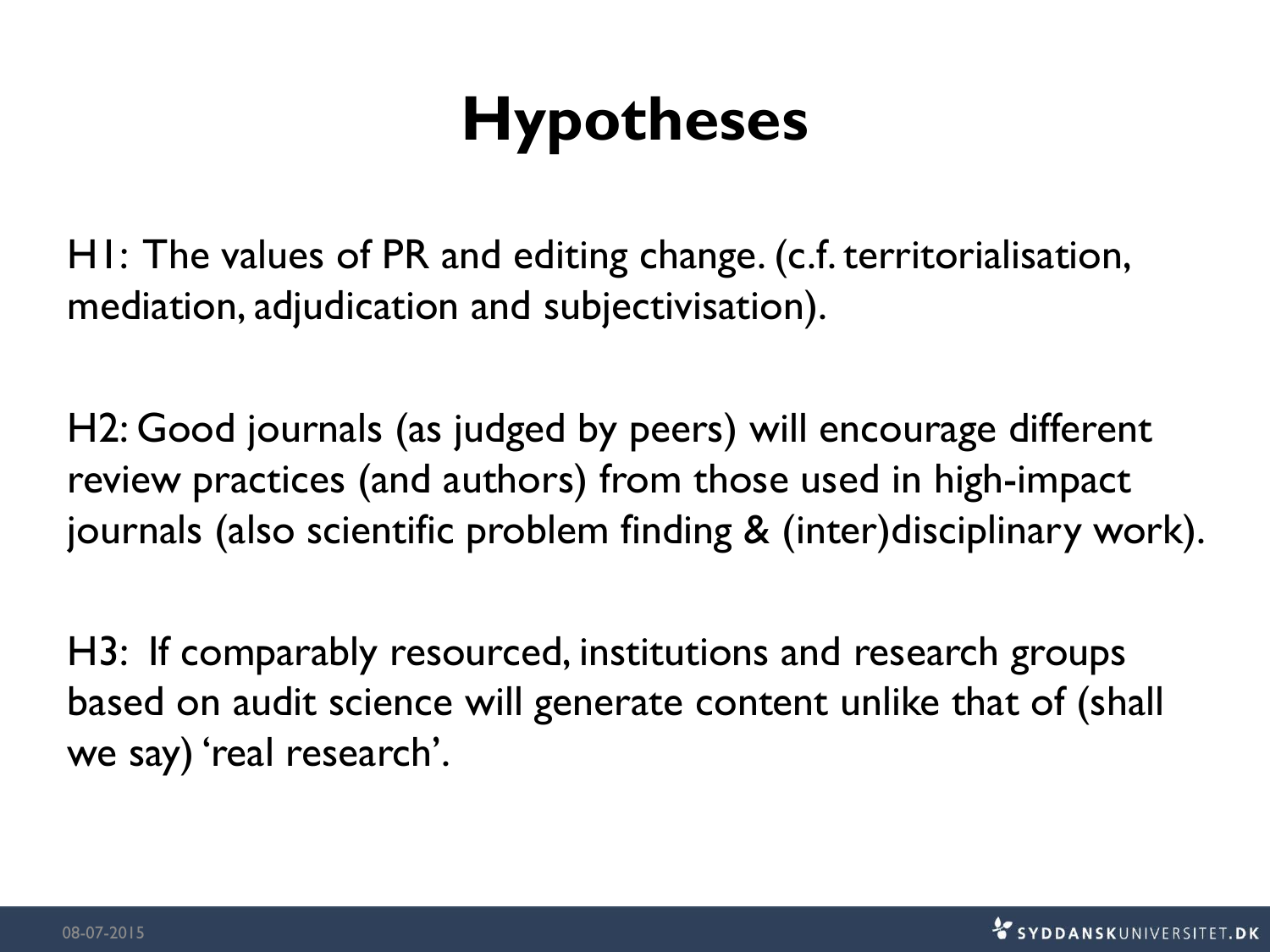### **We can** *use* **what we know**

Economisation can be pursued around actual results, reviewing-practice, scientific display, beliefs/expectations etc.

Research use the PR complex to specify what we mean by scholarship and the common good.

We can resist, organise and do real research. As auditing fails, we can use its products (and, perhaps, resist its effects on us).

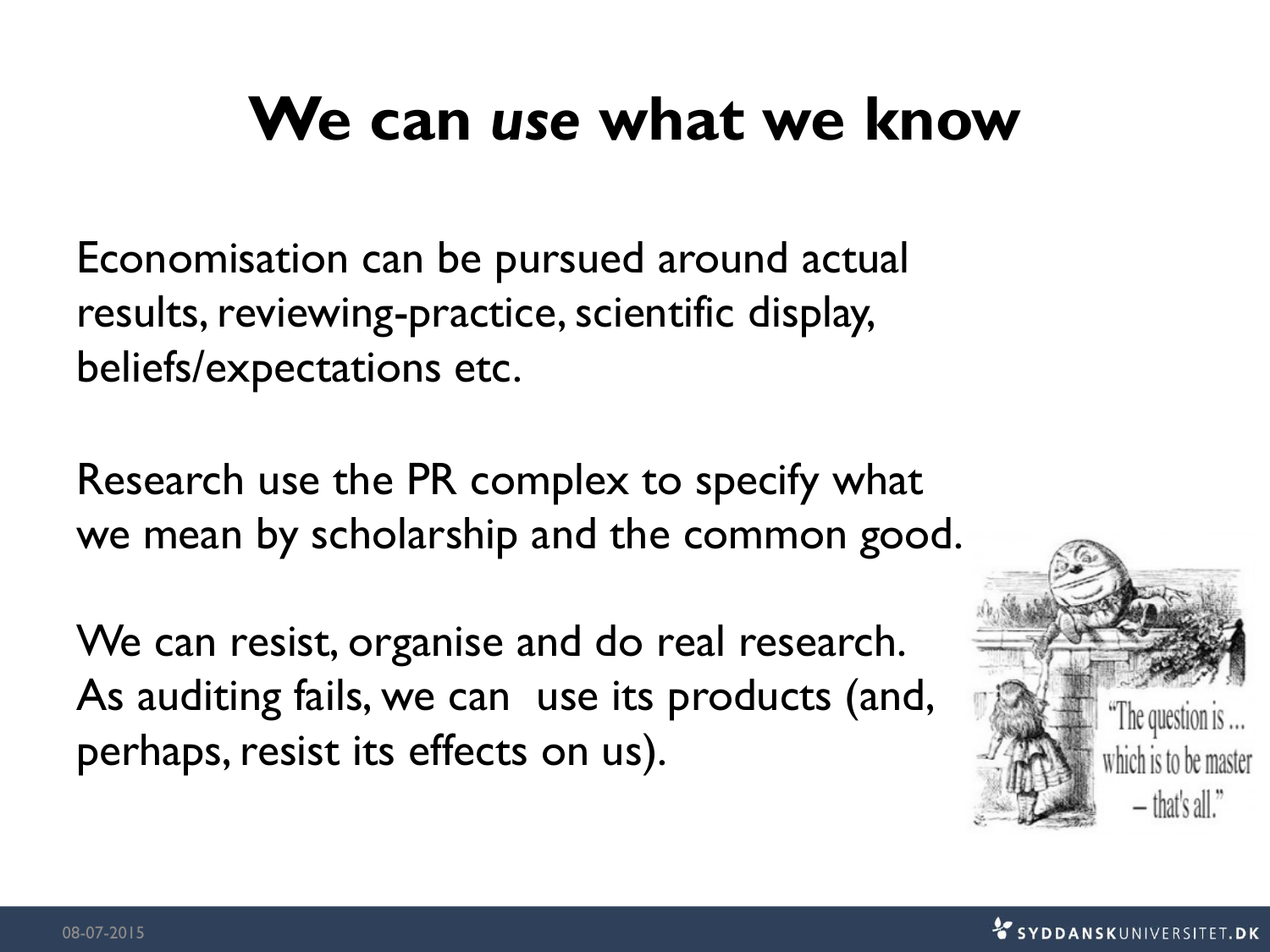**CUDOS belongsto the 1940s: it is trivial to see peer review as a [normative social process](http://www.google.dk/url?sa=i&rct=j&q=&esrc=s&source=images&cd=&cad=rja&uact=8&ved=0CAcQjRxqFQoTCKqci8GUjMYCFaoW2wodVqAAbA&url=http://www.independent.co.uk/news/world/world-history/fall-of-the-berlin-wall-history-catches-up-with-erich-honecker--the-east-german-leader-who-praised-the-iron-curtain-and-claimed-it-prevented-a-third-world-war-9826715.html&ei=eN17VaqAKqqt7AbWwILgBg&bvm=bv.95515949,d.ZGU&psig=AFQjCNEX3m2Yy9YwmDbjj3cOly8c3f-VWg&ust=1434267365988497) and wrong to invoke input-output.**

**PR** *is* **science; as a complex or technology its values make and change living beings.**

**What we do matters in relation to content (é.g. having objective validity and/or framing social practices).** 

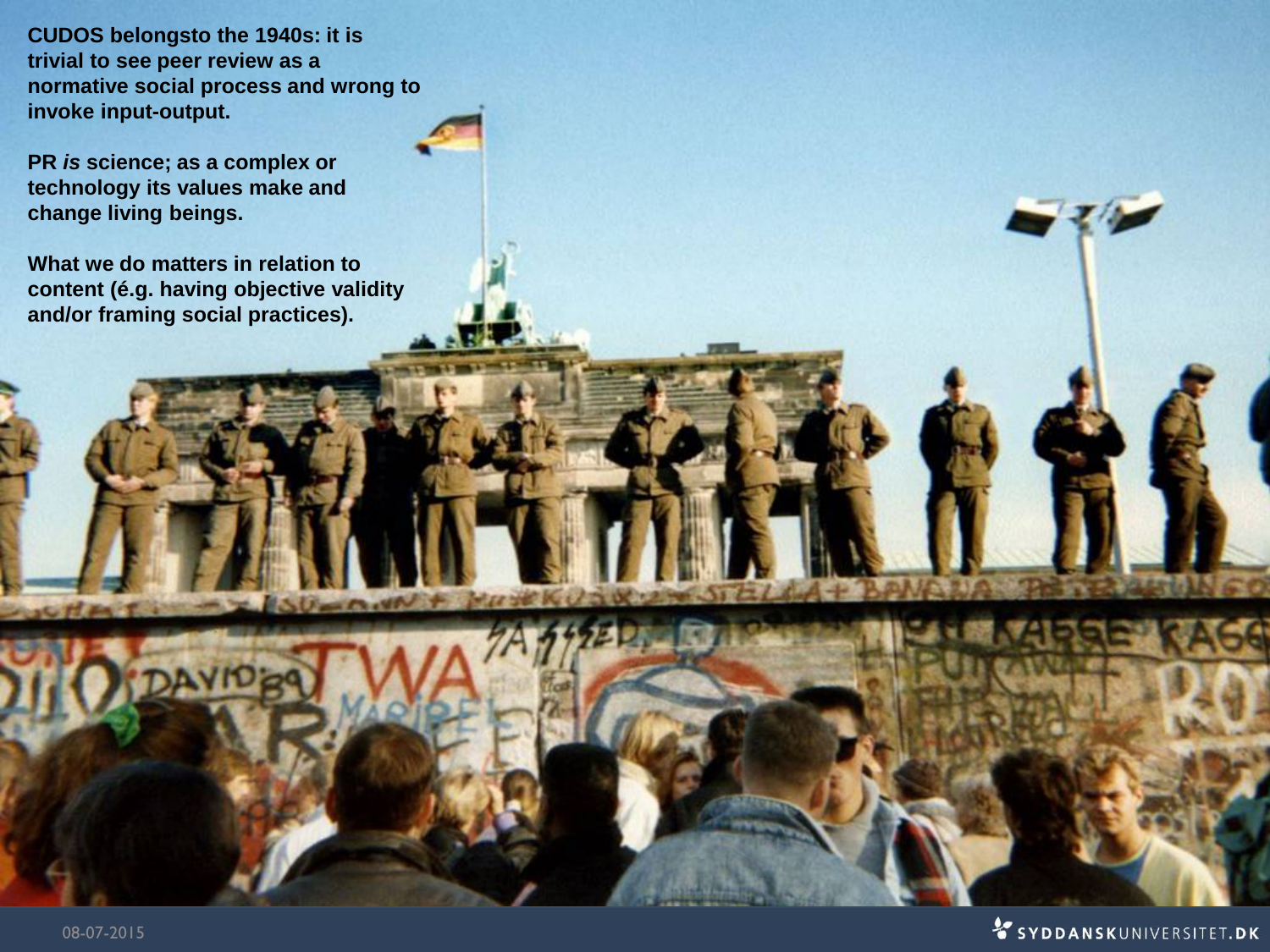# [Thank](http://www.google.dk/url?sa=i&rct=j&q=&esrc=s&source=images&cd=&cad=rja&uact=8&ved=0CAcQjRxqFQoTCOar55WfjMYCFYqa2wodTyoA0A&url=http://ravepad.com/page/kerri-green/images/view/418358/Gorgeous-fluffy-white-sheep-in-green-fields&ei=puh7VebAK4q17gbP1ICADQ&bvm=bv.95515949,d.ZGU&psig=AFQjCNFYUptSTQkj4Y8ZSVxsiTgjrBmFKg&ust=1434270226007788) you